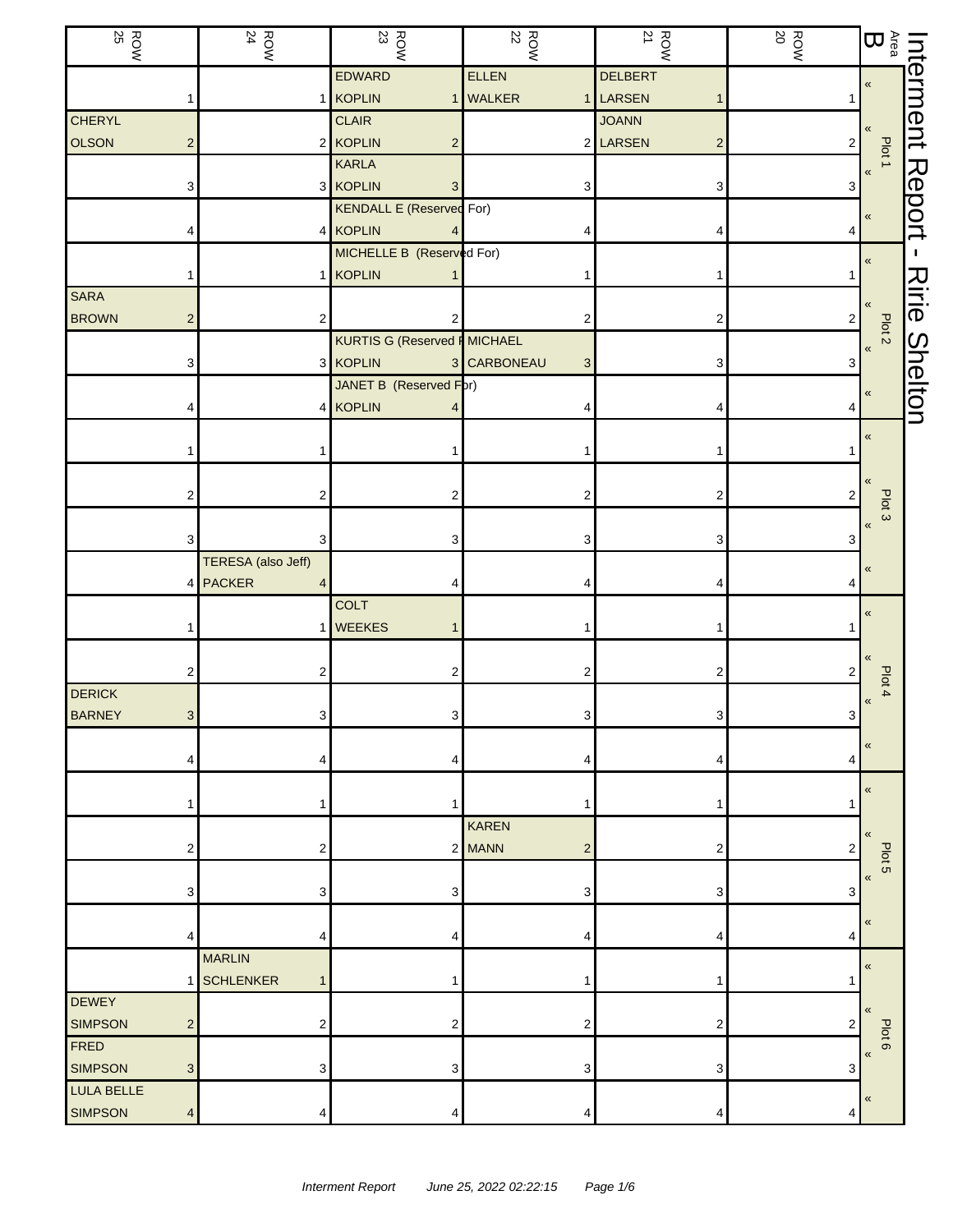| $\frac{ROW}{25}$                                  | <b>ROW</b><br>24        | $\frac{1}{23}$                                          | $\frac{ROW}{22}$                          | $\frac{ROW}{21}$          | $\begin{array}{c}\n\hline\n\text{ROW} \\ \hline\n\end{array}$ |                                                                                                                                                       |                      |
|---------------------------------------------------|-------------------------|---------------------------------------------------------|-------------------------------------------|---------------------------|---------------------------------------------------------------|-------------------------------------------------------------------------------------------------------------------------------------------------------|----------------------|
|                                                   | 1                       | 1                                                       |                                           | 1                         |                                                               | Interment Report<br>$\begin{array}{cc} \frac{\text{Area}}{\text{Per}} & \frac{\text{Piot} }{\text{Per}} \ \text{B} & \text{F} & \text{F} \end{array}$ |                      |
| 2                                                 | $\overline{\mathbf{c}}$ | $\mathbf 2$                                             | $\boldsymbol{2}$                          | $\boldsymbol{2}$          | $\mathbf{2}$                                                  |                                                                                                                                                       |                      |
| 3                                                 | 3                       | 3                                                       | 3                                         | 3                         | 3                                                             |                                                                                                                                                       |                      |
| DAWN<br><b>CLARK</b><br>4                         | 4                       | 4                                                       | 4                                         | 4                         | 4                                                             |                                                                                                                                                       |                      |
|                                                   | 1                       | $\mathbf{1}$                                            |                                           | 1                         | 1                                                             | $\pmb{\ll}$                                                                                                                                           | $\blacksquare$       |
| 2                                                 | $\overline{\mathbf{c}}$ | $\boldsymbol{2}$                                        | 2                                         | $\boldsymbol{2}$          | $\sqrt{2}$                                                    | «                                                                                                                                                     | <b>Ririe Shelton</b> |
| 3                                                 | 3                       | 3                                                       | 3                                         | $\ensuremath{\mathsf{3}}$ | 3                                                             | Plot 8<br>$\pmb{\kappa}$                                                                                                                              |                      |
|                                                   | 4                       | 4                                                       |                                           | 4                         | 4                                                             | $\pmb{\ll}$                                                                                                                                           |                      |
|                                                   | 1                       |                                                         | <b>BYRON</b><br>1 TAYLOR                  | 1                         |                                                               | $\pmb{\kappa}$                                                                                                                                        |                      |
| ELENA<br><b>HOWELL</b><br>$\mathbf 2$             | $\boldsymbol{2}$        |                                                         | <b>MARION</b><br>2 TAYLOR<br>$\mathbf{2}$ | $\boldsymbol{2}$          | $\overline{\mathbf{c}}$                                       | «                                                                                                                                                     |                      |
| 3                                                 | 3                       | 3                                                       | 3                                         | 3                         | 3                                                             | Plot 9<br>$\pmb{\langle}$                                                                                                                             |                      |
| 4                                                 | 4                       | 4                                                       | 4                                         | 4                         | 4                                                             | $\pmb{\langle}$                                                                                                                                       |                      |
|                                                   | 1                       | 1                                                       |                                           | 1                         |                                                               | $\pmb{\ll}$                                                                                                                                           |                      |
| 2                                                 | $\sqrt{2}$              | 2                                                       | 2                                         | 2                         | 2                                                             | $\pmb{\langle}$                                                                                                                                       |                      |
| $\mathbf{3}$                                      |                         | KIRK<br>3 CHADWICK<br>$\mathbf{3}$                      | $\mathbf{3}$                              | $\mathbf{3}$              | $\mathbf 3$                                                   | <b>Plot 10</b><br>$\pmb{\kappa}$                                                                                                                      |                      |
|                                                   | 4                       | 4                                                       |                                           | 4                         | 4                                                             | «                                                                                                                                                     |                      |
|                                                   | 1                       | 1                                                       |                                           | 1                         |                                                               | $\pmb{\langle}$                                                                                                                                       |                      |
| <b>DOROTHY</b><br><b>LAYTON</b><br>$\overline{2}$ | $\overline{2}$          | $\overline{c}$                                          | 2                                         | 2                         | $\overline{c}$                                                | $\pmb{\ll}$                                                                                                                                           |                      |
| 3                                                 |                         | <b>THOMAS</b><br>3 SUMMERS<br>$\ensuremath{\mathsf{3}}$ | 3                                         | 3                         | 3                                                             | Plot 11<br>$\pmb{\langle}$                                                                                                                            |                      |
| 4                                                 |                         | <b>HEIDI</b><br>4 SUMMERS<br>4                          | 4                                         | 4                         | 4                                                             | $\pmb{\ll}$                                                                                                                                           |                      |
|                                                   | 1                       | 1                                                       |                                           | 1                         |                                                               | $\pmb{\ll}$                                                                                                                                           |                      |
| 2                                                 | $\overline{\mathbf{c}}$ | 2                                                       | 2                                         | 2                         | 2                                                             | «                                                                                                                                                     |                      |
| 3                                                 | 3                       | 3                                                       | 3                                         | 3                         | 3                                                             | Plot 12                                                                                                                                               |                      |
| Δ                                                 | 4                       | 4                                                       | 4                                         | 4                         | 4                                                             | $\pmb{\ll}$                                                                                                                                           |                      |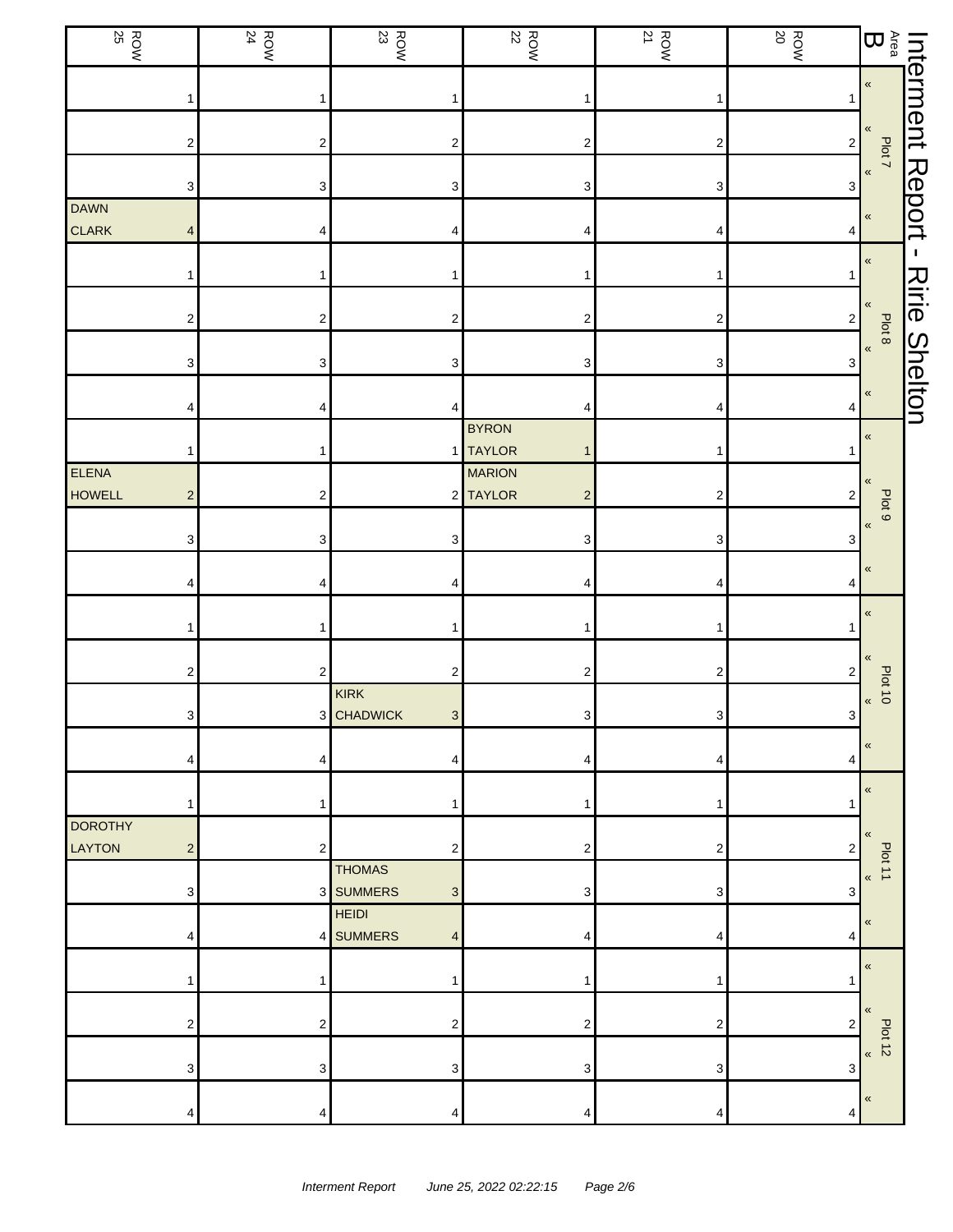| $\frac{ROW}{25}$ |              | <b>ROW</b><br>24 |                         | $\frac{1}{23}$            | <b>ROW</b><br>22 |                | $\frac{ROW}{21}$      |                           | <b>ROW</b><br>20 |                           | $\sum_{\alpha\in\mathbb{Q}}$    | Interment      |
|------------------|--------------|------------------|-------------------------|---------------------------|------------------|----------------|-----------------------|---------------------------|------------------|---------------------------|---------------------------------|----------------|
| <b>THOMAS</b>    |              |                  |                         |                           |                  |                |                       |                           |                  |                           | $\pmb{\ll}$                     |                |
| <b>BROWN II</b>  |              |                  | 1                       |                           |                  |                |                       |                           |                  |                           |                                 |                |
|                  |              |                  |                         |                           |                  |                |                       |                           |                  |                           | «                               |                |
|                  | 2            |                  | 2                       | $\overline{c}$            |                  | 2              |                       | 2                         |                  | $\overline{c}$            | Plot 13<br>$\frac{1}{\sqrt{2}}$ |                |
|                  |              |                  |                         |                           |                  |                | <b>ISABELL</b>        |                           |                  |                           |                                 | Report         |
|                  | 3            |                  | 3                       | 3                         |                  |                | 3 CLARK               | $\ensuremath{\mathsf{3}}$ |                  | 3                         |                                 |                |
|                  |              |                  |                         |                           |                  |                |                       |                           |                  |                           | $\pmb{\ll}$                     |                |
|                  |              | EVAN             | 4                       | <b>LAMONT</b>             |                  |                | <b>MICHAEL</b>        | 4                         |                  | 4                         |                                 | п.             |
|                  |              | <b>MYLER</b>     |                         | 1 CHARLES                 |                  |                | <b>HUNTSMAN</b>       | 1                         |                  | 1                         | $\pmb{\langle} \pmb{\langle}$   |                |
|                  |              |                  |                         |                           |                  |                |                       |                           |                  |                           |                                 | Ririe          |
|                  | 2            |                  | $\overline{\mathbf{c}}$ | 2                         |                  | 2              |                       | 2                         |                  | 2                         | «                               |                |
| <b>ELAINE</b>    |              |                  |                         |                           |                  |                |                       |                           |                  |                           | $b$ of 14                       |                |
| <b>PHILLIPS</b>  | 3            |                  | 3                       | 3                         |                  | 3              |                       | 3                         |                  | 3                         |                                 |                |
|                  |              |                  |                         |                           |                  |                |                       |                           |                  |                           | $\pmb{\langle}$                 | <b>Shelton</b> |
|                  |              |                  | 4                       |                           |                  |                |                       | 4                         |                  | 4                         |                                 |                |
|                  |              |                  |                         |                           |                  |                |                       |                           |                  |                           | $\pmb{\ll}$                     |                |
|                  |              |                  | 1                       |                           |                  |                |                       |                           |                  |                           |                                 |                |
|                  |              |                  |                         |                           |                  |                |                       |                           |                  |                           | «                               |                |
|                  | 2            |                  | $\overline{\mathbf{c}}$ | 2                         |                  | 2              |                       | $\overline{\mathbf{c}}$   |                  | 2                         | <b>Plot 15</b>                  |                |
|                  |              |                  |                         |                           | <b>GARY</b>      |                |                       |                           |                  |                           | $\pmb{\kappa}$                  |                |
|                  | 3            |                  | 3                       |                           | 3 FARWELL        | 3              |                       | 3                         |                  | 3                         |                                 |                |
|                  |              |                  | 4                       |                           |                  |                |                       | 4                         |                  | 4                         | $\pmb{\ll}$                     |                |
|                  |              |                  |                         | <b>MELVIN</b>             | <b>ETHAN</b>     |                | <b>MARTHA (MARTI)</b> |                           |                  |                           |                                 |                |
|                  |              |                  |                         | 1 BEASLEY<br>$\mathbf{1}$ | FARWELL          |                | NELSON                | 1                         |                  |                           | $\pmb{\ll}$                     |                |
|                  |              |                  |                         | <b>NITA</b>               |                  |                | <b>GUY</b>            |                           |                  |                           |                                 |                |
|                  | 2            |                  |                         | 2 BEASLEY<br>2            |                  |                | 2 RINDERKNECHT        | $\overline{2}$            |                  | 2                         | $\pmb{\langle} \pmb{\langle}$   |                |
|                  |              |                  |                         |                           |                  |                |                       |                           |                  |                           | <b>Plot 16</b><br>$\pmb{\ll}$   |                |
|                  | $\mathbf{3}$ |                  | 3 <sup>1</sup>          | 3 <sup>1</sup>            |                  | 3 <sup>1</sup> |                       | 3                         |                  | $\ensuremath{\mathsf{3}}$ |                                 |                |
|                  |              |                  |                         |                           |                  |                |                       |                           |                  |                           | $\,\,\ll$                       |                |
|                  | 4            |                  | 4                       | 4                         |                  | 4              |                       | 4                         |                  | 4                         |                                 |                |
|                  |              | <b>RICHARD</b>   |                         |                           |                  |                |                       |                           |                  |                           | $\pmb{\langle}$                 |                |
|                  |              | <b>SWAGER Jr</b> | $\mathbf{1}$            | 1                         |                  |                |                       | 1                         |                  |                           |                                 |                |
|                  |              |                  |                         |                           | <b>STEVEN</b>    |                | <b>DARLENE</b>        |                           |                  |                           | $\pmb{\langle} \pmb{\langle}$   |                |
| <b>MIKLE</b>     | 2            | <b>IVAN</b>      | 2                       |                           | 2 SAVILLE        |                | $2$ GRAY              | $\overline{c}$            |                  | 2                         | Plot 17                         |                |
| <b>SMITH</b>     |              | 3 HARDING        | $\mathfrak{S}$          | 3                         |                  | 3              |                       | 3                         |                  | 3                         | $\pmb{\kappa}$                  |                |
|                  |              | <b>EUNICE</b>    |                         |                           |                  |                |                       |                           |                  |                           |                                 |                |
|                  |              | 4 HARDING        | $\overline{4}$          | 4                         |                  |                |                       | 4                         |                  | 4                         | $\ll$                           |                |
|                  |              | KEITH            |                         |                           |                  |                |                       |                           |                  |                           |                                 |                |
|                  |              | <b>MCGARY</b>    | $\mathbf{1}$            |                           |                  |                |                       | 1                         |                  |                           | $\pmb{\kappa}$                  |                |
| <b>BRANDON</b>   |              |                  |                         |                           |                  |                |                       |                           |                  |                           | $\pmb{\langle} \pmb{\langle}$   |                |
| <b>ALLEN</b>     | 2            |                  | $\overline{c}$          | $\overline{2}$            |                  | 2              |                       | $\overline{c}$            |                  | 2                         |                                 |                |
|                  |              | <b>DAVID</b>     |                         | <b>OLIN</b>               |                  |                |                       |                           | <b>RICHARD</b>   |                           | <b>Plot 18</b><br>$\,\,\ll$     |                |
|                  |              | 3 EGAN           |                         | 3 SHIREY<br>$\mathbf{3}$  |                  | 3              |                       |                           | 3 DEMPSEY        | 3                         |                                 |                |
|                  |              |                  |                         |                           |                  |                |                       |                           | <b>IRENE</b>     |                           | $\pmb{\ll}$                     |                |
|                  | 4            |                  | 4                       | 4                         |                  | 4              |                       |                           | 4 DEMPSEY        | 4                         |                                 |                |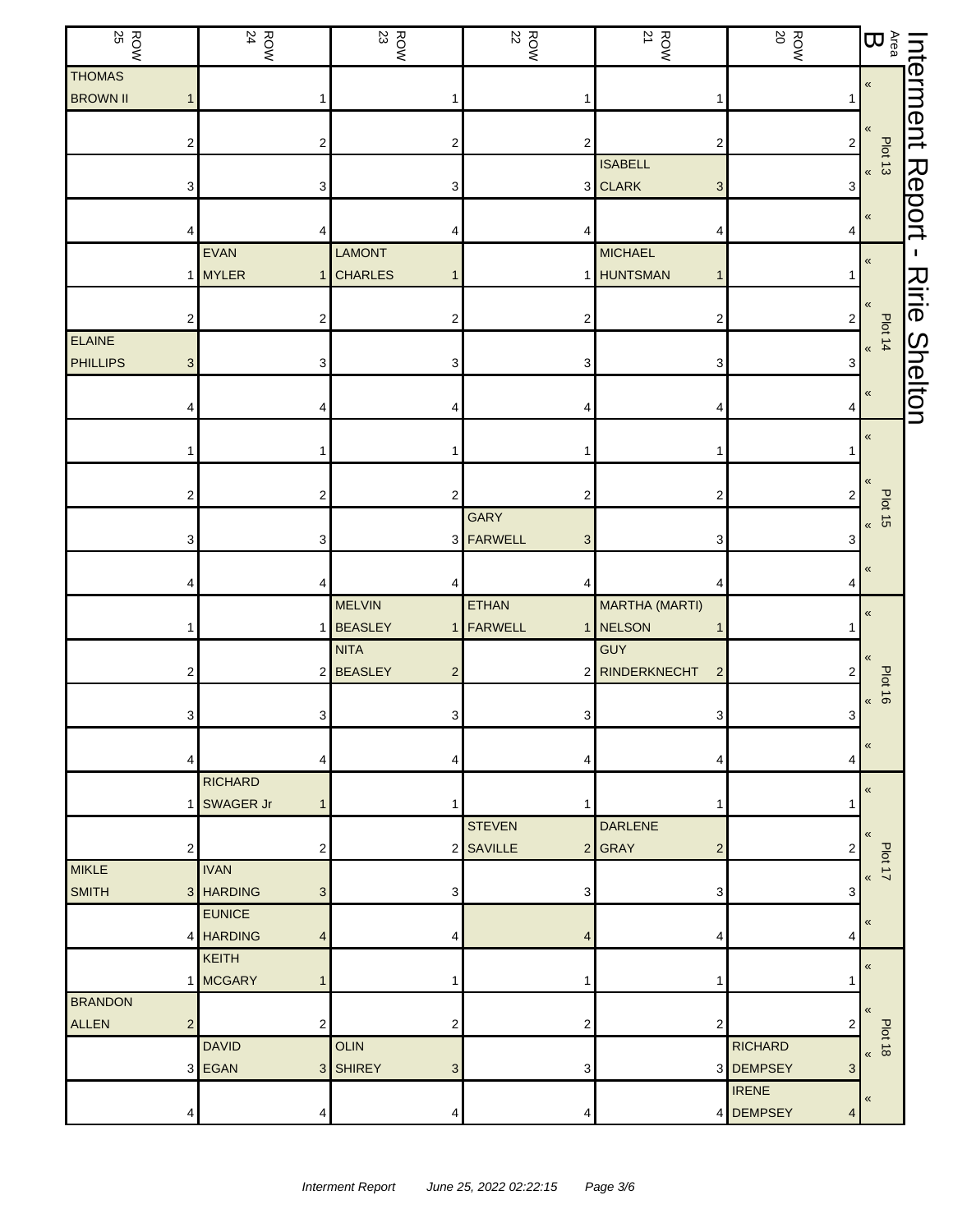| $\frac{ROW}{31}$ | 30<br><b>ROW</b> | <b>ROW</b><br>29                          | ROW<br>28                    | $\frac{ROW}{27}$                         | <b>ROW</b>                  | $\sum\limits_{\alpha\in\mathbb{Q}}$ |                |
|------------------|------------------|-------------------------------------------|------------------------------|------------------------------------------|-----------------------------|-------------------------------------|----------------|
|                  |                  | <b>ALVIN</b>                              |                              |                                          | <b>HYRUM</b>                | «                                   | Interment      |
|                  |                  | <b>STROMBERG</b><br>$\mathbf{1}$          | 1                            |                                          | 1 JOHNSON<br>1              |                                     |                |
|                  |                  | <b>LEONA</b>                              |                              | <b>SHAWNTELL</b>                         | <b>BERTHA</b>               |                                     |                |
|                  |                  | <b>STROMBERG</b><br>$\mathbf{2}$          |                              | 2 LAYTON                                 | 2 JOHNSON<br>2 <sup>1</sup> | Plot 1                              |                |
|                  |                  |                                           |                              |                                          |                             | $\pmb{\langle} \pmb{\langle}$       | Report         |
|                  |                  | 3                                         | 3                            | 3                                        | 3                           |                                     |                |
|                  |                  |                                           |                              |                                          |                             | «                                   |                |
|                  |                  | 4                                         | 4                            | 4                                        | 4                           |                                     |                |
|                  |                  | <b>FRED</b>                               | LARRY                        | WHITNEY                                  |                             | «                                   | т.             |
|                  |                  | <b>WHEELER</b><br>$\mathbf{1}$            | <b>LOUNSBURY</b><br>1        | <b>ADAMSON</b><br>$\mathbf{1}$           |                             |                                     |                |
|                  |                  | <b>ZELPHA</b>                             |                              | <b>AUDREY</b>                            |                             |                                     | スミー            |
|                  |                  | <b>WHEELER</b><br>$\overline{c}$          |                              | 2 ADAMSON<br>$\mathbf 2$                 | $2 \mid$                    | Plot <sub>2</sub>                   |                |
|                  |                  |                                           | <b>DAVID</b>                 | <b>FRANKLIN</b>                          |                             | $\pmb{\kappa}$                      | <b>Shelton</b> |
|                  |                  |                                           | 3 BENNION                    | 3 ADAMSON<br>$\ensuremath{\mathsf{3}}$   | 3                           |                                     |                |
|                  |                  |                                           |                              |                                          |                             | «                                   |                |
|                  |                  | 4                                         |                              | 4                                        | 4                           |                                     |                |
|                  |                  | <b>DEAN</b>                               | <b>KEVIN</b>                 | <b>RUSSELL</b>                           | <b>BARBARA</b>              | $\pmb{\kappa}$                      |                |
|                  |                  | <b>BUSH</b><br>$\mathbf{1}$               | <b>CLARK</b>                 | 1 ALLEN                                  | 1 BROWN<br>1                |                                     |                |
|                  |                  | <b>VIVIAN</b>                             |                              |                                          | <b>DARWIN</b>               |                                     |                |
|                  |                  | <b>BUSH</b><br>$\mathbf{2}$               | 2                            |                                          | 2 BROWN<br>$\overline{2}$   | Plot 3                              |                |
|                  |                  |                                           |                              |                                          |                             | «                                   |                |
|                  |                  | 3                                         | 3                            | 3                                        | 3                           |                                     |                |
|                  |                  |                                           | <b>TRAVIS</b>                | ARLENE                                   | <b>JEFFREY</b>              | «                                   |                |
|                  |                  |                                           | 4 FULLMER<br>4               | FULLMER                                  | 4 WEBB<br>4                 |                                     |                |
|                  |                  | <b>DANIEL</b>                             | <b>BOYD</b>                  | <b>CHARLES</b>                           |                             | $\pmb{\langle} \pmb{\langle}$       |                |
|                  |                  | <b>YOUNG</b><br>$\mathbf{1}$              | <b>THOMPSON</b>              | <b>DEMING</b><br>$\mathbf{1}$            |                             |                                     |                |
|                  |                  | <b>BERNICE</b>                            | <b>JOY</b>                   | <b>RITA</b>                              |                             | «                                   |                |
|                  |                  | <b>YOUNG</b><br>$2 \mid$                  | <b>THOMPSON</b><br>2         | <b>DEMING</b><br>$\overline{\mathbf{c}}$ | 2                           |                                     |                |
|                  |                  | <b>DALE</b>                               |                              |                                          |                             | Plot 4<br>«                         |                |
|                  |                  | <b>CARRUTHERS</b><br>$\mathbf{3}$         | $\mathbf{3}$                 | 3                                        | 3 <sup>1</sup>              |                                     |                |
|                  |                  | <b>DORTHY</b>                             |                              |                                          |                             |                                     |                |
|                  |                  | <b>CARRUTHERS</b><br>4                    | 4                            | 4                                        | 4                           | «                                   |                |
|                  |                  | <b>PHILLIP</b>                            | <b>JOHN</b>                  |                                          |                             |                                     |                |
|                  |                  | <b>HANCOCK</b><br>1                       | <b>CAMPBELL</b><br>1         | 1                                        |                             | «                                   |                |
|                  |                  | <b>JO ANN</b>                             | <b>LOY</b>                   |                                          |                             |                                     |                |
|                  |                  | <b>HANCOCK</b>                            | 2 CAMPBELL<br>$\overline{c}$ | 2                                        | 2                           | $\pmb{\langle} \pmb{\langle}$       |                |
|                  |                  | <b>RAY</b>                                |                              |                                          |                             | Plot 5                              |                |
|                  |                  | <b>COLES</b><br>$\ensuremath{\mathsf{3}}$ | 3                            | 3                                        | 3                           | $\pmb{\ll}$                         |                |
|                  |                  | <b>MONA</b>                               |                              |                                          | <b>JONATHAN</b>             |                                     |                |
|                  |                  | <b>COLES</b><br>$\overline{4}$            | 4                            |                                          | 4 STEED<br>4                | $\pmb{\ll}$                         |                |
|                  |                  |                                           |                              | <b>WALTER</b>                            |                             |                                     |                |
|                  |                  | 1                                         |                              | 1 BURT<br>$\mathbf{1}$                   | 1                           | $\pmb{\langle} \pmb{\langle}$       |                |
|                  |                  | <b>VERONICA</b>                           |                              | <b>BETTY</b>                             |                             |                                     |                |
|                  |                  | <b>PITMAN</b>                             |                              |                                          | 2                           | $\ll$                               |                |
|                  |                  | $\overline{c}$                            |                              | $2$ <b>BURT</b><br>$\overline{c}$        |                             | Plot 6                              |                |
|                  |                  |                                           |                              |                                          |                             | $\pmb{\mathsf{M}}$                  |                |
|                  |                  | $\ensuremath{\mathsf{3}}$                 | 3                            | 3                                        | 3                           |                                     |                |
|                  |                  |                                           |                              |                                          |                             | $\pmb{\langle} \pmb{\langle}$       |                |
|                  |                  | 4                                         | 4                            | 4                                        | 4                           |                                     |                |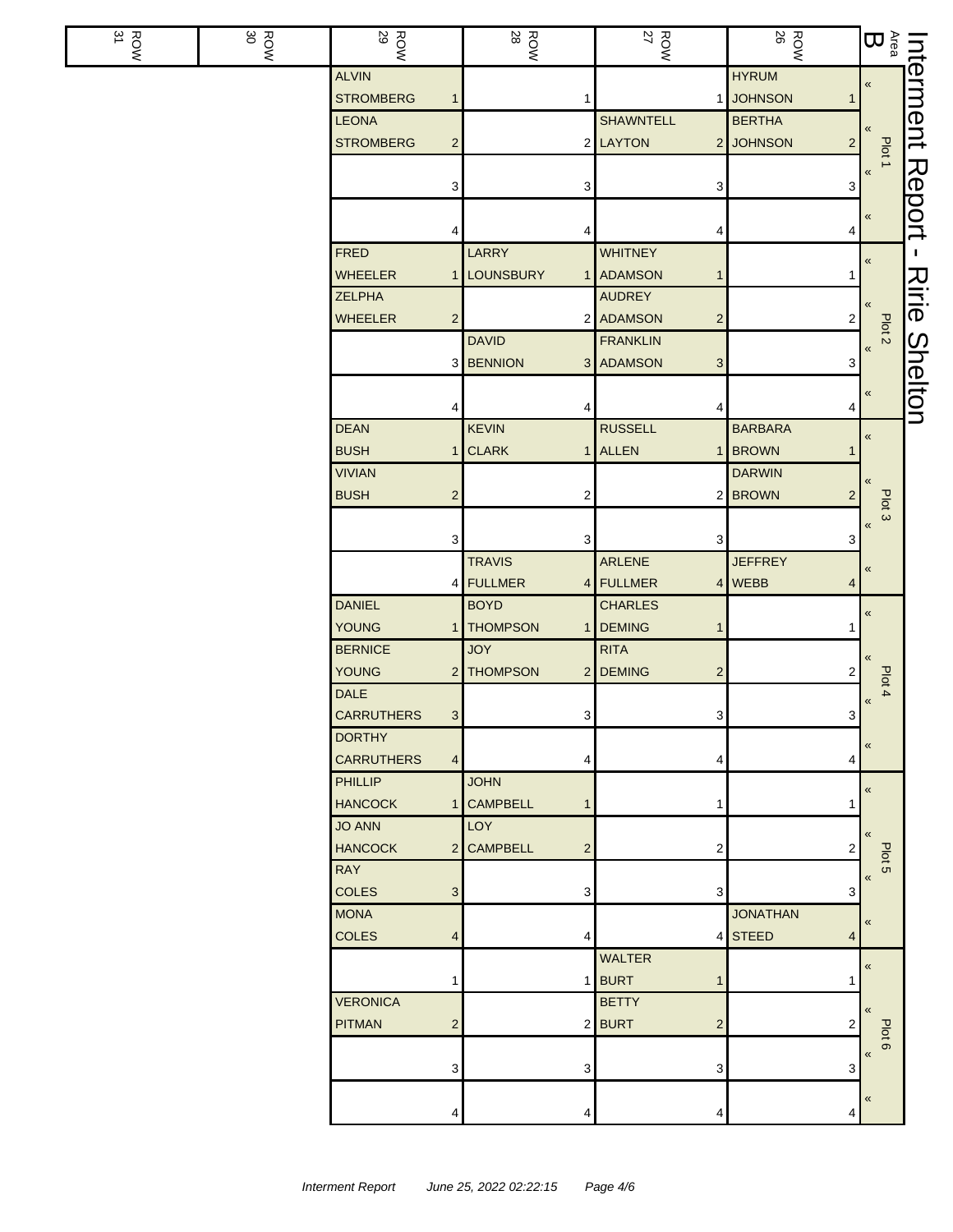| $\frac{ROW}{31}$ | ROW<br>30 | <b>ROW</b>                         | <b>ROW</b>                 | <b>ROW</b><br>27          | <b>ROW</b>                                  | Interment<br>Area<br>B<br>B<br>B<br>B<br>B<br>B<br>B<br>B<br>B<br>B<br>B<br>B<br>B |                |
|------------------|-----------|------------------------------------|----------------------------|---------------------------|---------------------------------------------|------------------------------------------------------------------------------------|----------------|
|                  |           | <b>EDWARD</b>                      |                            |                           |                                             |                                                                                    |                |
|                  |           | <b>BACKUS</b><br>1                 |                            | 1                         | 1                                           |                                                                                    |                |
|                  |           | <b>GERTRUDE</b>                    |                            |                           |                                             |                                                                                    |                |
|                  |           | <b>BACKUS</b><br>$\overline{c}$    | 2                          | 2                         | $\overline{\mathbf{c}}$                     | Plot 7                                                                             |                |
|                  |           | LOUIS                              | EDWARD                     |                           |                                             | $\,\,\ll$                                                                          |                |
|                  |           | <b>HAYES</b><br><b>LORA</b>        | 3 BEAUCOND<br>3            | 3                         | 3                                           |                                                                                    |                |
|                  |           | <b>HAYES</b>                       | 4                          |                           |                                             | $\,\,\ll$                                                                          | Report         |
|                  |           | 4                                  |                            | 4<br><b>JOHN</b>          | 4                                           |                                                                                    | T.             |
|                  |           | 1                                  |                            | <b>WHEELER</b><br>1       |                                             | $\pmb{\ll}$                                                                        |                |
|                  |           |                                    |                            | <b>INA</b>                |                                             |                                                                                    |                |
|                  |           | $\overline{\mathbf{c}}$            | 2                          | WHEELER<br>$\overline{c}$ | $\overline{\mathbf{c}}$                     | «                                                                                  | Ririe          |
|                  |           |                                    |                            |                           |                                             | Plot 8                                                                             |                |
|                  |           | 3                                  | 3                          | 3                         | 3                                           | $\,\,\ll$                                                                          | <b>Shelton</b> |
|                  |           |                                    |                            |                           | LORRAINE                                    | «                                                                                  |                |
|                  |           | 4                                  | 4                          |                           | 4 BASSETT<br>4                              |                                                                                    |                |
|                  |           |                                    | <b>GERRY</b>               |                           |                                             | $\pmb{\ll}$                                                                        |                |
|                  |           |                                    | 1 CLEVERLEY<br>1           |                           |                                             |                                                                                    |                |
|                  |           |                                    |                            |                           | FAITH                                       |                                                                                    |                |
|                  |           | $\overline{\mathbf{c}}$            | 2                          |                           | 2 ERICKSON<br>$\overline{c}$                | Plot 9                                                                             |                |
|                  |           |                                    |                            |                           |                                             | $\pmb{\langle} \pmb{\langle}$                                                      |                |
|                  |           | 3                                  | 3                          | 3                         | 3                                           |                                                                                    |                |
|                  |           |                                    |                            |                           |                                             | «                                                                                  |                |
|                  |           | 4                                  | 4                          | 4                         | 4                                           |                                                                                    |                |
|                  |           |                                    |                            | <b>BRIAN</b>              | <b>ROGER</b>                                | $\pmb{\kappa}$                                                                     |                |
|                  |           | $\mathbf{1}$                       |                            | <b>EDWARDS</b>            | 1 AUSMUS                                    |                                                                                    |                |
|                  |           |                                    | <b>MARYN</b>               |                           | <b>DOROTHY</b>                              | «                                                                                  |                |
|                  |           |                                    | 2 GRAHAM<br>$\overline{c}$ |                           | 2 AUSMUS<br>$\overline{c}$<br><b>RENATE</b> | <b>Plot 10</b>                                                                     |                |
|                  |           | 3                                  | 3                          |                           | 3 SUELFLOHN<br>$\mathbf{3}$                 | $\,\,\ll$                                                                          |                |
|                  |           |                                    |                            |                           |                                             |                                                                                    |                |
|                  |           | 4                                  | 4                          | 4                         | 4                                           | $\pmb{\ll}$                                                                        |                |
|                  |           | <b>GLENN</b>                       | <b>REX</b>                 |                           |                                             |                                                                                    |                |
|                  |           | <b>REED</b>                        | 1 NOREEN<br>1              |                           |                                             | $\pmb{\langle} \pmb{\langle}$                                                      |                |
|                  |           | <b>DORATHY</b>                     |                            |                           |                                             |                                                                                    |                |
|                  |           | <b>REED</b><br>$\overline{c}$      | 2                          | $\overline{c}$            | 2                                           | $\ll$                                                                              |                |
|                  |           |                                    |                            |                           |                                             | Plot 11<br>$\ll$                                                                   |                |
|                  |           | 3                                  | 3                          | 3                         | 3                                           |                                                                                    |                |
|                  |           |                                    |                            |                           | <b>KENNETH</b>                              | $\pmb{\langle} \pmb{\langle}$                                                      |                |
|                  |           | 4                                  | 4                          |                           | 4 LYNCH<br>4                                |                                                                                    |                |
|                  |           | <b>EVA</b>                         | <b>SCOTT</b>               |                           |                                             | $\pmb{\langle} \pmb{\langle}$                                                      |                |
|                  |           | <b>PICKERING</b>                   | 1 WAREING<br>1             | 1                         |                                             |                                                                                    |                |
|                  |           | <b>JOHN (JACK)</b>                 |                            |                           |                                             | $\ll$                                                                              |                |
|                  |           | <b>PICKERING</b><br>$\overline{c}$ | 2                          | 2                         | 2                                           | Plot 12                                                                            |                |
|                  |           | <b>JAMES</b>                       |                            |                           |                                             |                                                                                    |                |
|                  |           | <b>PICKERING</b><br>$\mathbf{3}$   | 3                          | 3                         | 3                                           |                                                                                    |                |
|                  |           |                                    |                            |                           |                                             | «                                                                                  |                |
|                  |           | 4                                  | 4                          | 4                         | 4                                           |                                                                                    |                |